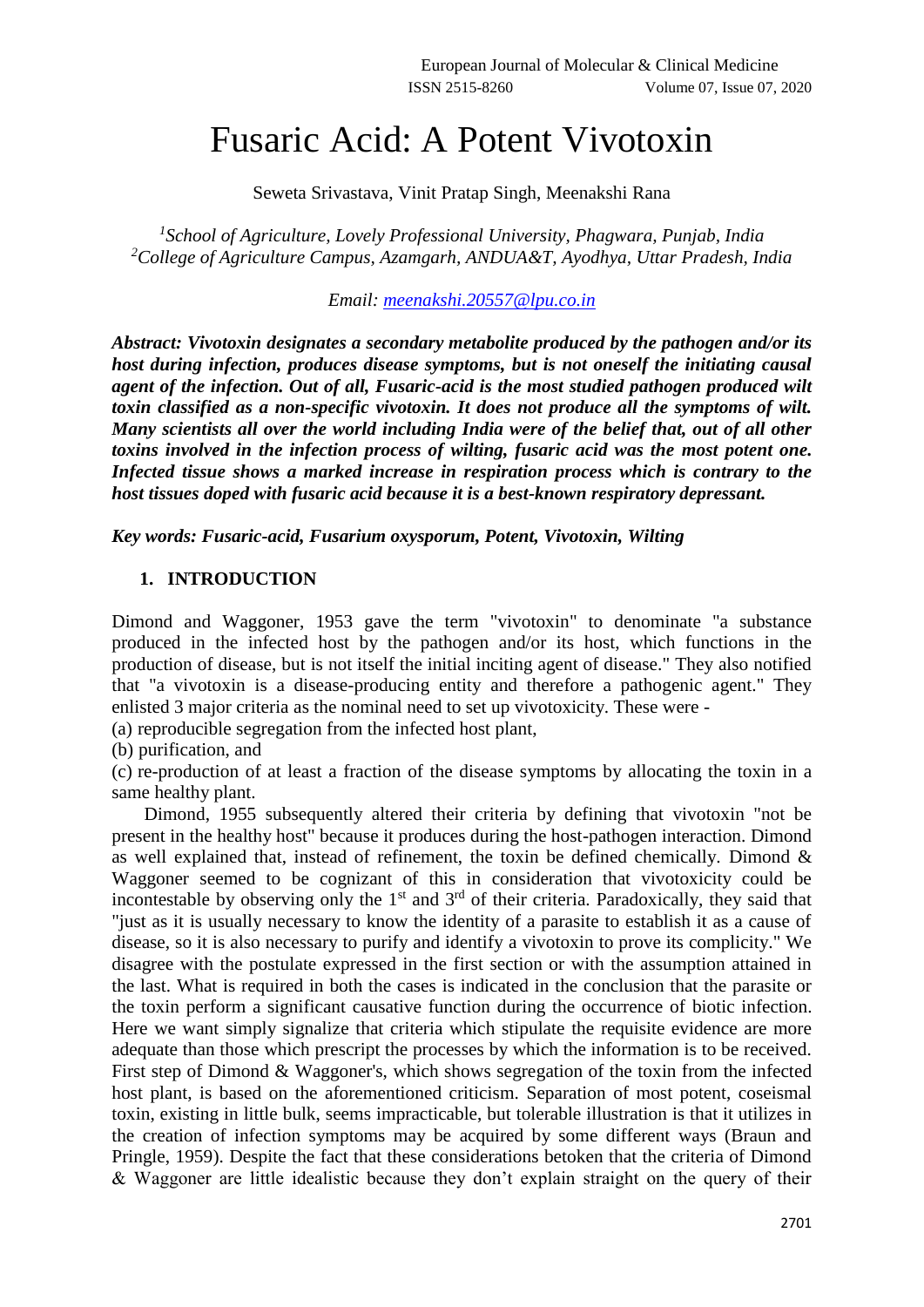cogency. Many scientists all over the world including India were observed that, even the presence of many other toxins during the infection process of wilting, fusaric acid was the highest powerful one and put forward the pursuing grounds to explicate why fusaric-acid didn't produce symptoms during the initiation of infection process:

**(a)** fusaric acid alienates at above 6.0 pH and the pH of infected host plants sap during initial execute of infection process is 6.2;

**(b)** fusaric acid is produced in very little amounts during infection initiation (Subba-Rao, 1960).

## **Fusaric-acid**

This secondary metabolite was first reported in 1934 from *Fusarium heterosporum*, but its toxic nature was recognized about two decades later by Gauman et al. in the year 1952, who also reported its occurrence from *Fusarium oxysporum* f.sp. *lycopersici*, *Fusarium oxysporum* f. sp. *vasinfectum* and *Gibberella fujikuroi*. Since then this phytotoxic metabolite has been detected in various *Fusarium* formae specialis of the elegance group which included *Fusarium oxysporum* f.sp. *lycopersici*, *batatis, conglutinans, cubense, lini, vasinfectum, udum* and *Fusarium moniliforme* (Gaumann, 1957; Kalyanasundaram, 1958; Heitefuss *et al.* 1960a, 1960b; Trione, 1960a, 1960b; Prasad and Chaudhary, 1974).

It is the most studied pathogen produced wilt toxin classified as a non-specific vivotoxin. It does not produce all the symptoms of wilt. Fusaric acid is a pyridine-carboxylic acid having empirical formula  $C_{10}H_{13}O_2N$  and chemically this toxin is 5-n-butyl-picolinic acid.



Fusaric acid

Biosynthesis of fusaric acid is accomplished even in synthetic media, which shows that no additional nutrition is required for its production. However, it has been noticed that its production is conditioned by the amount of zinc present in the culture medium. Kalyanasudaram and Saraswathi Devi (1955) noted that secretion of fusaric acid by *Fusarium oxysporum* f.sp. *vasinfectum* required 0.08 - 0.4 ppm of zinc (Zn), the optimum concentration being 0.24ppm. Prasad and Chaudhary (1974) also reported stimulatory influence of zince on fusaric acid production by *Fusarium oxysporum* f.sp. *udum*.

It is now well recognised that fusaric acid is produced during the rapid growth phase, and is not a product of autolysis (Sandhu, 1960). Its synthesis seems to be linked with the intermediates of Krebs cycle and is a primary metabolite. Although growing hyphae secrete fusaric acid, most of it is liberated after mycelial autolysis starts (Bohni, 2016). This metabolite has also been detected in the mycelial extracts of different strains of *Fusarium oxysporum* (Prasad and Chaudhary, 1974), which indicates that the entire quantity synthesized by the fungus is not secreted out, rather some of it is retained in the hyphae (Kumar, P. (2019); Kumar, D., Rameshwar, S. D., & Kumar, P. (2019); Dey, S. R., & Kumar, P. (2019); Kumar et al. (2019); Dey, S. R., & Kumar, P. (2019); Kumar, P., & Pathak, S. (2018); Kumar, P., & Dwivedi, P. (2018); Kumar, P., & Pathak, S. (2018); Kumar et al.,2018; Kumar, P., & Hemantaranjan, A. (2017); Dwivedi, P., & Prasann, K. (2016). Kumar, P. (2014); Kumar, P. (2013); Kumar et al. (2013); Prasann, K. (2012); Kumar et al. (2011); Kumar et al. (2014).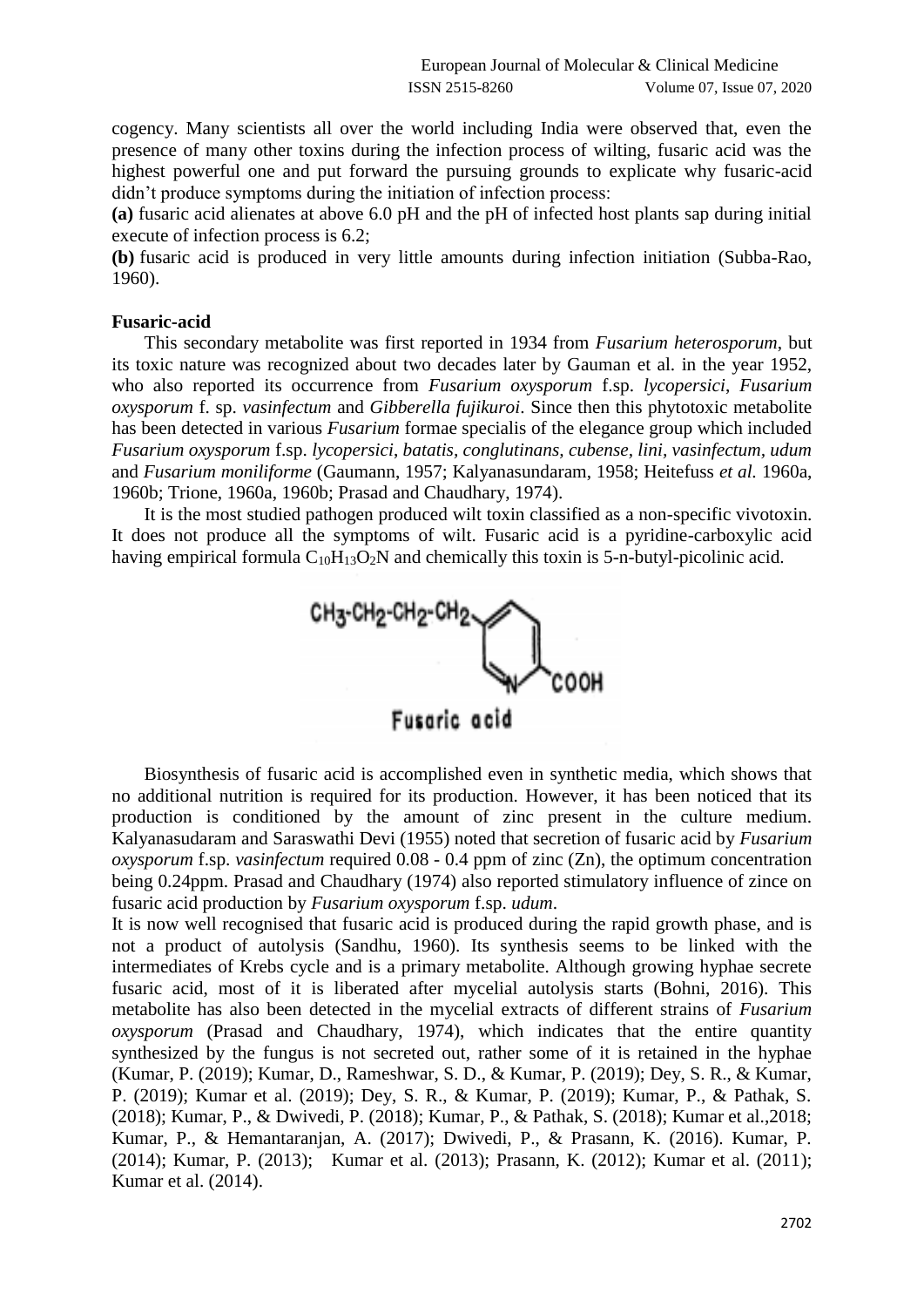Synthesis of fusaric acid *in vivo* has also been studied and some isotopic data were obtained to demonstrate its production in the tissue of the host-plant (Kern and Sanwal, 1954; Kern and Kluepfel, 1956). Direct detection of this metabolite in the tissue-extract of diseased host plants has also been attempted and met with appreciable success (Lakshminarayanan and Subramanian, 1955; Kalyanasundaram and Venkata Ram, 1956).

Production of the toxin by some species in the rhizosphere soil of tomato plant is also reported (Kalyanasundaram, 1958). In contrast, there are certain reports (Heitefuss et al. 1960a), according to which no fusaric acid is produced in the host tissues, although the same pathogen produces fusaric acid in culture solution. They further concluded that this toxin had apparently no role in pathogenicity. Kuo and Scheffer (1964) have also doubted the role of fusaric acid in disease development, and full details are not clearly understood (ChitraMani & Kumar, P. (2020); Sharma, M., & Kumar, P. (2020); Chand, J., & Kumar, P. (2020); Naik, M., & Kumar, P. (2020); Kumar, P., & Naik, M. (2020); Kumar, P., & Dwivedi, P. (2020); Devi, P., & Kumar, P. (2020); Kumari, P., & Kumar, P. (2020); Kaur, S., & Kumar, P. (2020); Devi, P., & Kumar, P. (2020); Sharma, K., & Kumar, P. (2020); Kumar, S. B. P. (2020); Devi, P., & Kumar, P. (2020); Chand, J., & Kumar, P. (2020).

The toxin is active at 20-200mg/kg fresh weight. Sometimes, another toxin, dehydrofusaric acid is associated with fusaric acid which is easily converted into the latter. It mainly causes interveinal chlorosis. The role of fusaric acid in the plants is said to be of many types. It causes chelation of iron and copper in the host cells and alters the cell wall permeability. This disturbs the ionic balance of the cell. It also affects the enzymatic processes in the cell. By chelating the enzymes or by rendering respiratory enzymes ineffective, it alters respiratory pattern of the plant. However, whether fusaric acid is responsible for causing all the symptoms in the diseased host plant infected with wilt-fusaria is yet to be established because wilt syndrome in plants is produced by a combination of several toxins and metabolites.

This secondary metabolite is also toxic to bacteria, algae, fungi and angiospermic plants. Some of its notable effects are tabulated below:-

| Organisms          | Effect                       | Concentration             |
|--------------------|------------------------------|---------------------------|
| Bacteria           | Growth inhibited             | $10^{-4}$ to $10^{-3}$ M  |
| Green Algae        | Permeability affected        | $5 \times 10^{-3}$ M      |
| Spirogyra nitida   |                              |                           |
| Ustilago maydis    | Germination of basidiospores | $1.5 \times 10^{-4}$ M    |
|                    | effected                     |                           |
| Rye, maize and pea | Injury caused                | 1.000 to 2000 mg/Kg fresh |
| plants             |                              | weight                    |
| Tomato plants      | Injury caused                | 150 mg/Kg fresh weight    |
| Cotton plants      | Injury caused                | 10 to 20 mg/Kg fresh      |
|                    |                              | weight                    |

Table 1: Showing toxic effects of Fusaric-acid on various microbes and plants

## **REFERENCES**

- [1] Bohni, N., Hofstetter, V., Gindro, K., Buyck, B., Schumpp, O., Bertrand, S., Monod, M. and Wolfender, J.L. (2016). Production of Fusaric Acid by *Fusarium* spp. in Pure Culture and in Solid Medium Co-Cultures. Molecules, 21(3): 370.
- [2] Braun, A. C. and Pringle, R. B. (1959). Plant Pathology. Problems and Progress 1908-1958, 88-99 (Univ. of Wisconsin Press, Madison, Wis., 1959).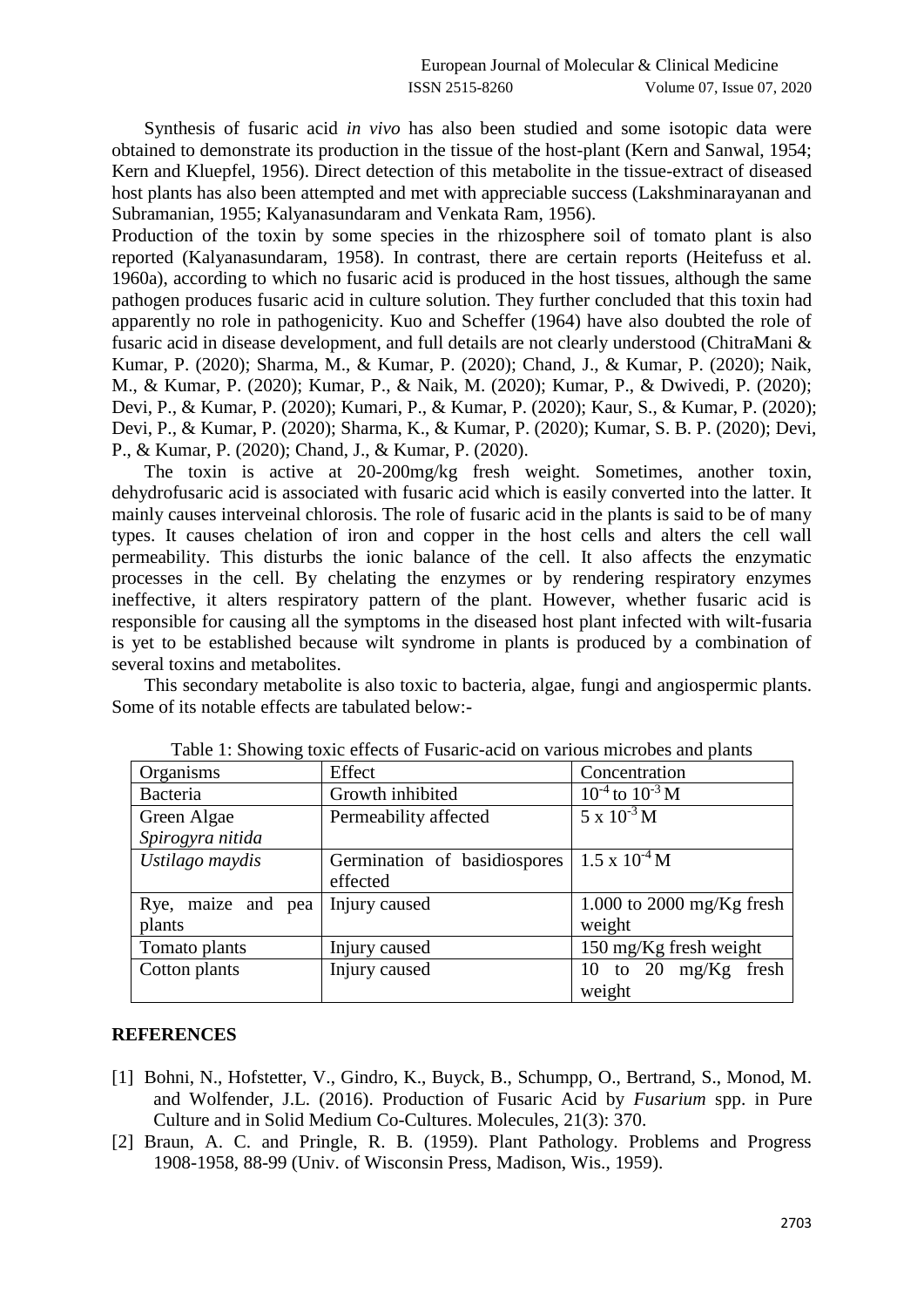- [3] Dimond, A. E. (1955). Ann. Rev. Plant Physiol., 6, 329-350.
- [4] Dimond, A.E. and Waggoner, P.E. (1953). On the nature and role of vivo-toxins in plant disease. Phytopathology, 43: 229-235.
- [5] Gaumann, E. (1957). Fusaric acid as a wilt toxin. Phytopathology, 47: 342-357.
- [6] Gaumann, E., St. Naef-Roth and Kobel, H. (1952). Uber Fusarinasure, ein zweites Welketoxin des Fusarium lycopersici Sacc. Ibid., 20, 1-38.
- [7] Heitefuss, R., Stahmann, M.A. and Walker, J.C. (1960a). Production of pectolytic enzymes and fusaric acid by *Fusarium oxysporum, F. conglutinans* in relation to cabbage yellows. Phytopathology, 50: 367-370.
- [8] Heitefuss, R., Stahmann, M.A. and Walker, J.C. (1960b). Oxidative enzymes in cabbage infected by *Fusarium oxysporum* f. sp. *conglutinans*. Phytopathology, 50: 370-375.
- [9] Kalyanasudaram, R. and Saraswathi Devi L. (1955). Zinc in the Metabolism of *Fusarium vasinfectum* Atk.. Nature, 175: 945.
- [10]Kalyanasundaram, R. (1958). Production of fusaric acid by *Fusarium lycopersici* Sacc. in the rhizosphere of tomato plants. Phytopathology, Z. 32: 25-34.
- [11]Kalyanasundaram, R. and Venkata Ram, C.S. (1956). Production and systemic translocation of fusaric acid in. *Fusarium* infected cotton plants. J Indian Botan Soc. 35: 7-10.
- [12]Kern, H. and Kluepfel, D. (1956). Die Bildung von Fusarinsäure durch *Fusarium lycopersici in vivo*. Experientia, 12: 181–182.
- [13]Kern, H. and Sanwal, B.D. (1954). Untersuchungen iiber den Stoffwechsel von *Fusarium lycopersici* mit Hilfe von radioaktiven Kohlenstoff. Phytopath. Z. 22: 449.
- [14]Kuo, M.S. and Scheffer, R.P. (1964). Evaluation of fusaric acid as a factor in the development of *Fusarium* wilt. Phytopathology, 54: 1041-1044.
- [15]Lakshminarayanan, K. and Subramanian, D. (1955). Is fusaric acid a vivotoxin? Nature, 176: 697–698.
- [16]Prasad, M. and Chaudhary, S.K. (1974). *In vitro* production of fusaric acid and its impact on growth and sporulation in *Fusarium oxysporum* f.sp. *udum*. Phytopathology, Z. 80: 279-282.
- [17]Sandhu, R.S. (1960). Studies on the biogenesis of fusaric acid. Phytopathology, Z. 37: 33-60.
- [18]Subba-Rao, N. S. (1960). Phytopathology, 50: 763-765.
- [19]Trione, E.J. (1960a). Extracellular enzyme and toxin production by *Fusarium oxysporum*  f. sp. *lini*. Phytopathology, 50: 480-482.
- [20] Trione, E.J. (1960b). The HCN content of flax in relation to flax wilt resistance. Phytopathology, 50: 482-486.
- [21]ChitraMani, Kumar, P. (2020). Evaluation of antimony induced biochemical shift in mustard. Plant Archives, 20(2), 3493-3498.
- [22]Sharma, M., & Kumar, P. (2020). Biochemical alteration of mustard grown under tin contaminated soil. Plant Archives, 20(2), 3487-3492.
- [23]Chand, J., & Kumar, P. (2020). Yield attribute shift of mustard grown under cadmium contaminated soil. Plant Archives, 20(2), 3518-3523.
- [24]Naik, M., & Kumar, P. (2020). Role of growth regulators and microbes for metal detoxification in plants and soil. Plant Archives, 20(2), 2820-2824.
- [25]Kumar, P., & Naik, M. (2020). Biotic symbiosis and plant growth regulators as a strategy against cadmium and lead stress in chickpea. Plant Archives, 20(2), 2495-2500.
- [26]Kumar, P., & Dwivedi, P. (2020). Lignin estimation in sorghum leaves grown under hazardous waste site. Plant Archives, 20(2), 2558-2561.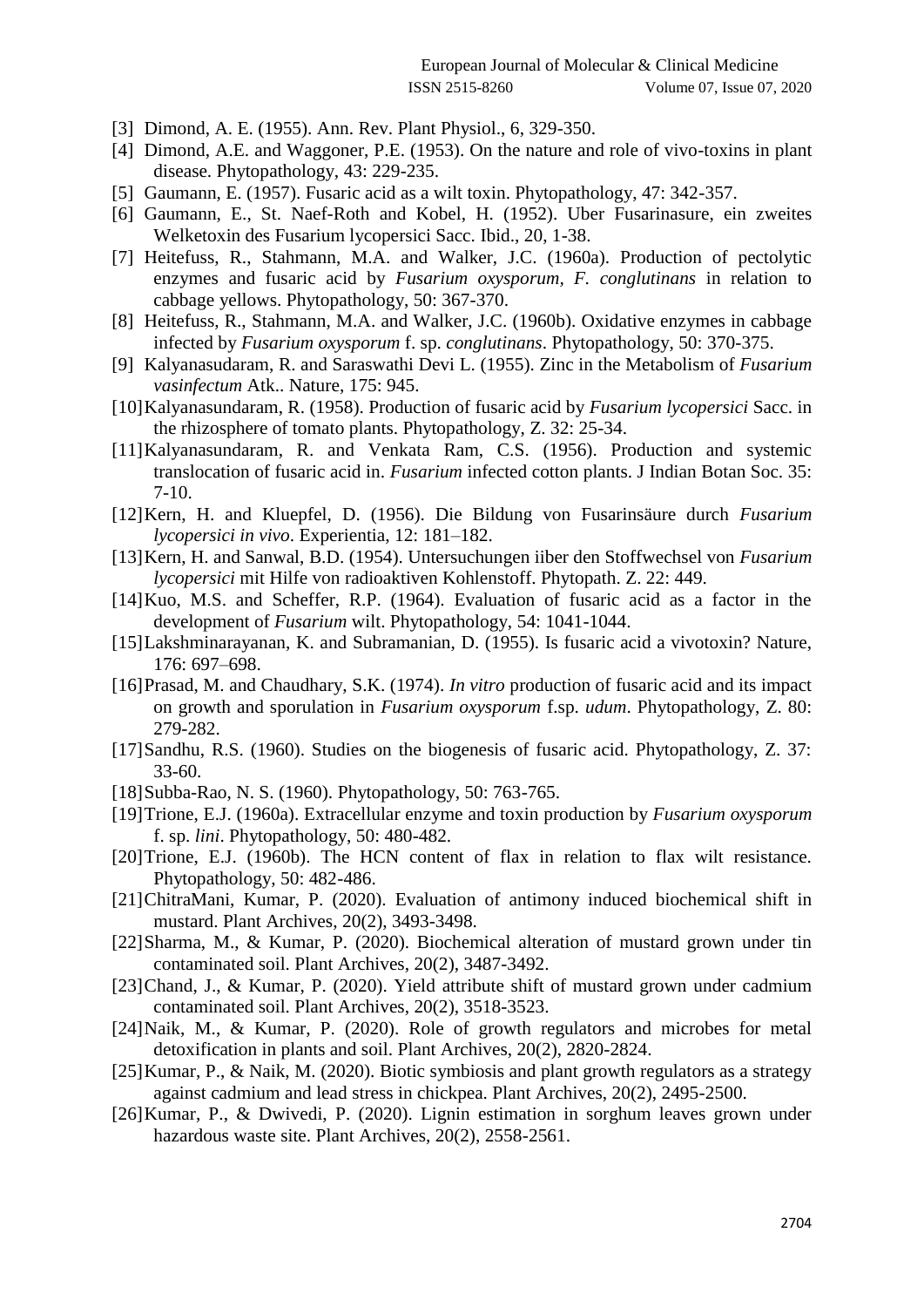- [27]Devi, P., & Kumar, P. (2020). Concept and Application of Phytoremediation in the Fight of Heavy Metal Toxicity. Journal of Pharmaceutical Sciences and Research, 12(6), 795-804.
- [28]Kumari, P., & Kumar, P. (2020). Trichoderma fungus in mitigation of rhizosphere arsenic: with special reference to biochemical changes. Plant Archives, 20(2), 3512-3517.
- [29]Kaur, S., & Kumar, P. (2020). Ameliorative effect of trichoderma, rhizobium and mycorrhiza on internodal length, leaf area and total soluble protein in mung bean (Vigna radiata [L.] R. Wilazek) under drought stress. Journal of Pharmacognosy and Phytochemistry, 9(4), 971-977.
- [30]Devi, P., & Kumar, P. (2020). Effect of bioremediation on internodal length and leaf area of maize plant cultivated in contaminated soil with chromium metal. Journal of Pharmacognosy and Phytochemistry, 9(4), 1408-1413.
- [31]Sharma, K., & Kumar, P. (2020). Mitigating the effect of biofertilizers on morphological and biochemical level in pearl millet grown under mercury toxicity. Journal of Pharmacognosy and Phytochemistry, 9(4), 955-961.
- [32]Kumar, S. B. P. (2020). Salinity stress, its physiological response and mitigating effects of microbial bio inoculants and organic compounds. Journal of Pharmacognosy and Phytochemistry, 9(4), 1397-1303.
- [33]Devi, P., & Kumar, P. (2020). Enhancement effect of biofertilizers on germination percentage and plant height in maize grown under chromium toxic soil. Journal of Pharmacognosy and Phytochemistry, 9(4), 702-707.
- [34]Chand, J., & Kumar, P. (2020). Biochemical shift of mustard grown under cadmium contaminated soil. Journal of Pharmacognosy and Phytochemistry, 9(3), 178-183.
- [35]Kumar, P. (2019). Evaluation Of Internodal Length And Node Number Of Pea Treated With Heavy Metal, Polyamines And Glomus. Journal of the Gujarat Research Society, 21(10s), 518-523.
- [36]Kumar, D., Rameshwar, S. D., & Kumar, P. (2019). Effect Of Intergated Application Of Inorganic And Organic Fertilizers On The Roots Of Chickpea. Plant Archives, 19(1), 857-860.
- [37]Dey, S. R., & Kumar, P. (2019). Analysis of Available Nitrogen of Wheat Cultivated Soil Treated with Organic and Inorganic Source of Fertilizers. Int. J. Curr. Microbiol. App. Sci, 8(8), 2986-2990.
- [38]Kumar, P., Siddique, A., Thakur, V., & Singh, M. (2019). Effect of putrescine and glomus on total reducing sugar in cadmium treated sorghum crop. Journal of Pharmacognosy and Phytochemistry, 8(2), 313-316.
- [39]Dey, S. R., & Kumar, P. (2019). Cadmium induced biochemical shift in maize. Journal of Pharmacognosy and Phytochemistry, 8(1), 2038-2045.
- [40]Kumar, P., & Pathak, S. (2018). Short-Term Response of Plants Grown under Heavy Metal Toxicity. Heavy Metals, 69.
- [41]Kumar, P., & Dwivedi, P. (2018). Plant lectins, agricultural advancements and mammalian toxicity. Molecular Physiology of Abiotic Stresses in Plant Productivity, 360.
- [42]Kumar, P., & Pathak, S. (2018). Nitric oxide: a key driver of signaling in plants. MOJ Eco Environ Sci, 3(3), 145-148.
- [43]Kumar, P., Pathak, S., Amarnath, K. S., Teja, P. V. B., Dileep, B., Kumar, K., ... & Siddique, A. (2018). Effect of growth regulator on morpho-physiological attributes of chilli: a case study. Plant Archives, 18(2), 1771-1776.
- [44]Kumar, P., & Hemantaranjan, A. (2017). Iodine: a unique element with special reference to soil-plant-air system. Advances in Plant Physiology (Vol. 17), 314.